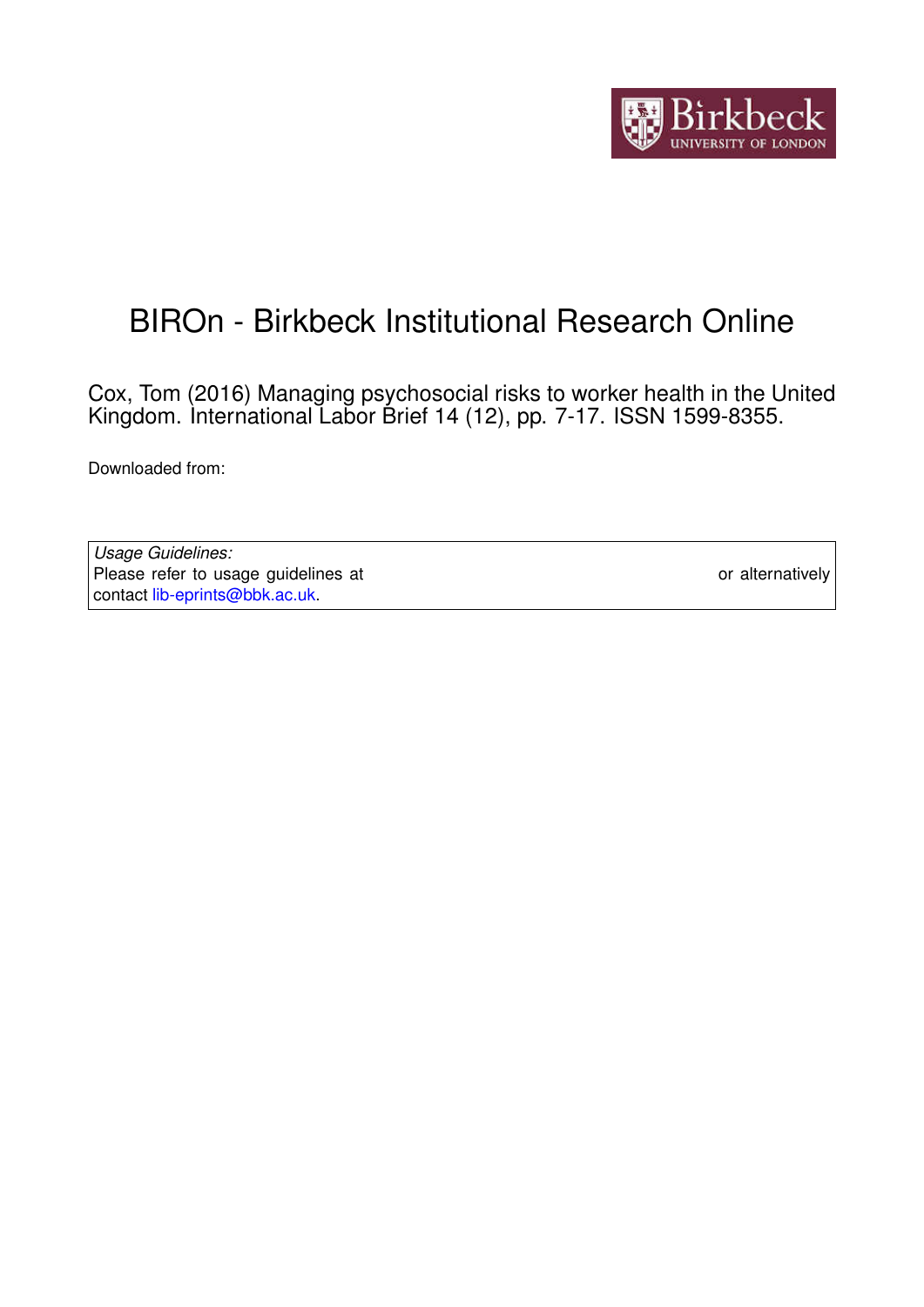## **Managing Psychosocial Risks to Worker Health in the United Kingdom**

**Professor Dr Thomas Cox CBE** 

Director, Centre for Sustainable Working Life School of Business, Economics & Informatics Birkbeck University of London

#### **Introduction**

Arguably, in Europe, our concern for the effects of work on health and safety can be traced back to the Middle Ages (Schilling, 1982). Since then, we have learned much about the nature of those risks their mechanisms of effect and how we might best manage them. However, with the continual evolution of new forms of work, new risks emerge<sup>1</sup>. At the same time, the arguments that frame health and safety management also change. Today in the UK, as in many other countries, the commitment to continuous improvement in health and safety management can be influenced by economic imperatives and be subject to skepticism about the value of going beyond a state of 'safe and healthy enough'. Furthermore, there is a fear that the UK leaving the European Union will pose even greater challenges to investing in health and safety at work. It is in this context that recognition is being given to the challenges to employee health inherent in the design and management of work and of work organizations. In relation to the likelihood of particular effects on worker health or safety, they are commonly termed termed 'psychosocial risks'. A new area of health and safety expertise has developed around 'psychosocial risk management' in the UK and elsewhere in Europe (Leka and Cox, 2008; Leka et al, 2008; Leka and Jain, 2010).

## **Understanding Psychosocial Risk**

 

The International Labour Organisation (ILO) was one of the first bodies to use the term *psychosocial hazard*. In a joint report with the World Health Organisation (WHO) in the mid 1980s (ILO & WHO, 1986), it offered evidence that the way in which work was designed, organized and managed and the way in which work organizations ran could affect the health of their workers. It termed failures of the design and management of work and of work organizations *psychosocial hazards* 

 $1$  A relatively recent publication by the European Agency on Safety and Health at Work (2007) has summarised expert opinion on likely new risks to health and safety over the coming decades. Other related publications have followed.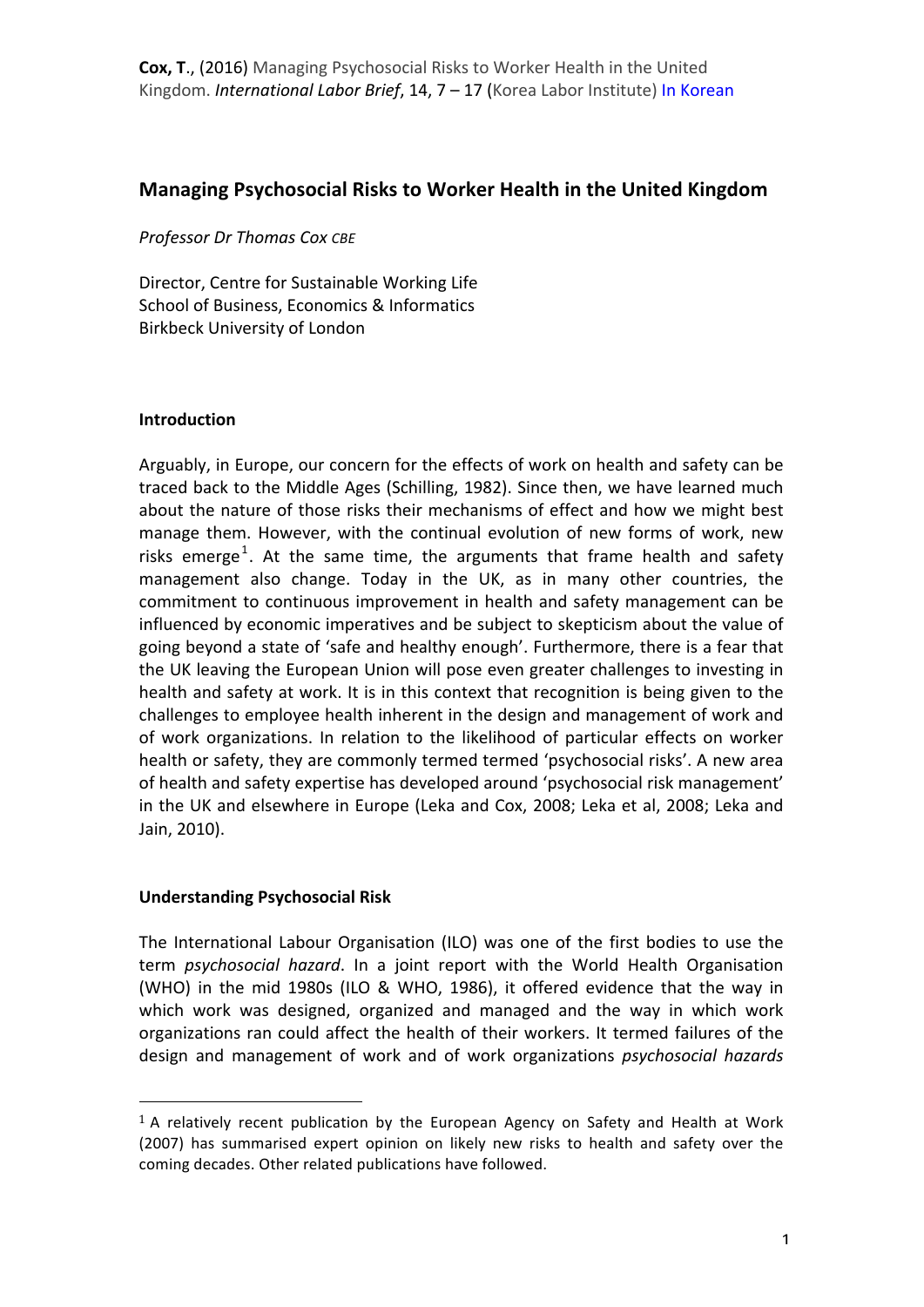because of their potential to harm workers' health. It suggested that the mechanism underpinning such harm was related to the experience of work-related stress (see: Cox, 1993; Cox, Griffiths and Rial-Gonzalez, 2000). Over the following decades, the concept of psychosocial risk was both explored and integrated with our knowledge of work-related stress. A management strategy for psychosocial risks was developed within the established framework of risk management (Cox and Cox, 1993; Cox, 1993, Cox, Griffiths and Rial-Gonzalez, 2000).

#### **Taxonomies of Psychosocial Risks**

In the UK, there have been at least two different approaches used to classify psychosocial risks. The first is focused at the level of actual work characteristics and is driven by a concern to collect sufficient information about work to allow the identification of actual problems and to inform tailored interventions. The second considers the psychological dimensions that underpin those risks usually in terms of one of the dominant theories of work-related stress. It is theoretically driven with the objective of developing a better understanding of psychosocial risks. Validity of the former is less vulnerable to changes in the world of work and in our thinking in applied psychology.

Several commonly used taxonomies have been variously adapted over many years from suggestions originally made by the author in the early 1990s following a review of the existing literature (Cox, 1993). This taxonomy refers to work and organization characteristics which, if they fail in some sense or are inadequate or lacking, have the potential to cause harm to workers' health (see Table 1). These characteristics are the psychosocial hazards that form the basis of the associated psychosocial risks. A distinction was made, following Hacker (1978), between those psychosocial hazards that relate to the nature of work and are task or job related, and those that relate to the social and organizational contexts to work. This hierarchical way of thinking about psychosocial hazards should be extended further to include those work-related challenges to health which originate in the wider community or which reflect the more general economic and political landscapes. The likelihood of being able to manage these different levels of risk from within work organizations appears related to their position in the hierarchy. Not all those in the UK who have the responsibility of managing work-related psychosocial risks understand these distinctions and their implications for risk management.

Workplace violence and bullying, although obvious stressors, were not included in the original taxonomy as they have tended to be treated separately in research, policy and practice in the UK. Change, per se, was also not included on the argument that it underpins and can exacerbate much of what is potentially harmful in relation to those work characteristics that were included.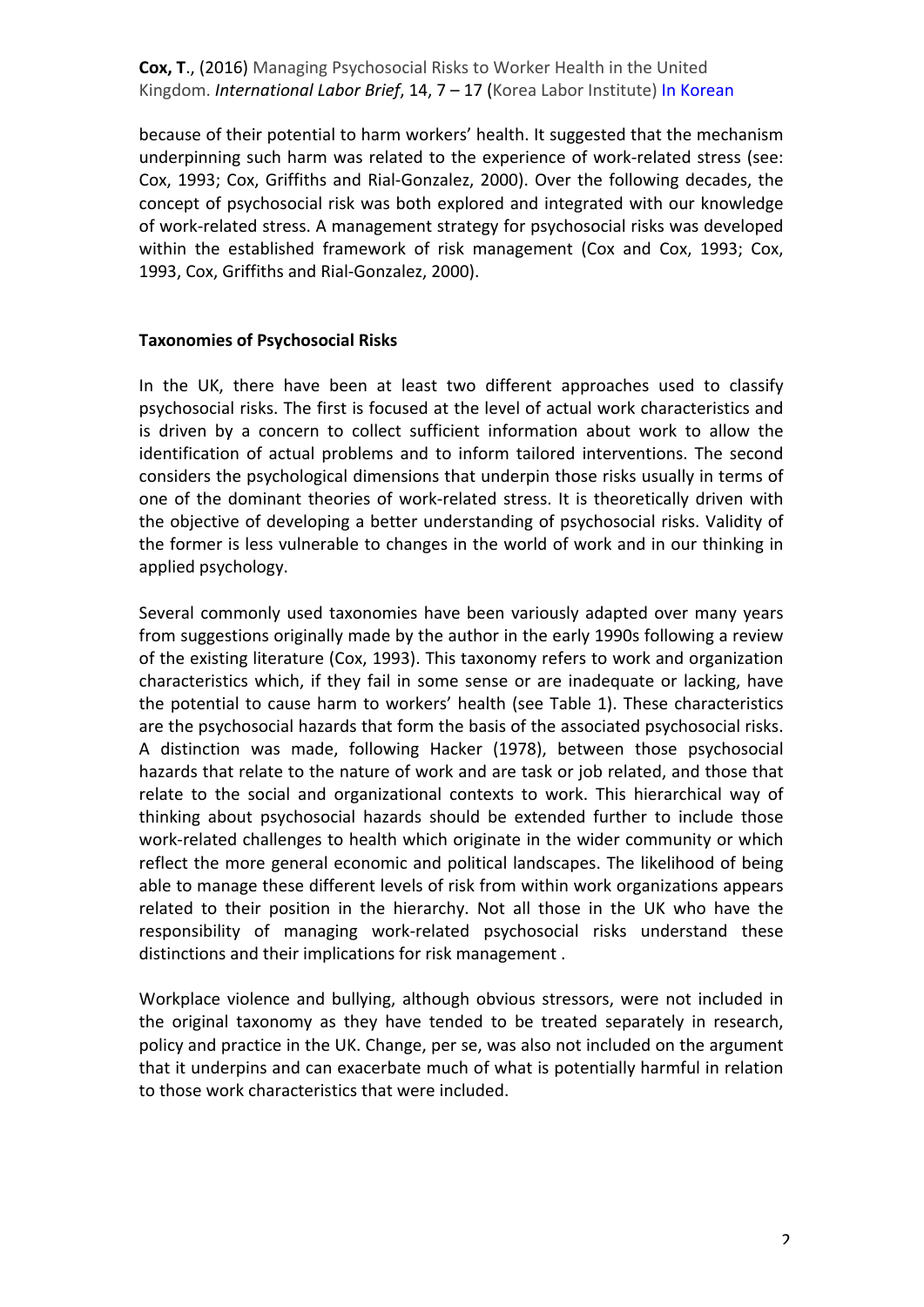| <b>PSYCHOSOCIAL HAZARD</b>                   | <b>CONDITIONS</b>                                                                                                                                                     |
|----------------------------------------------|-----------------------------------------------------------------------------------------------------------------------------------------------------------------------|
| <b>CONTENT OF WORK</b>                       |                                                                                                                                                                       |
| <b>Job content</b>                           | Lack of variety or short work cycles, fragmented or<br>meaningless work, under use of skills, high uncertainty,<br>continuous exposure to people through work.        |
| Workload & work pace                         | Work overload or under load, machine pacing, high<br>levels of time pressure, continually subject to deadlines.                                                       |
| <b>Work schedule</b>                         | Shift working, night shifts, inflexible work schedules,<br>unpredictable hours, long or unsociable hours.                                                             |
| Control                                      | Low participation in decision making, lack of control over<br>workload, pacing, shift working, etc.                                                                   |
| Physical environment & equipment             | Inadequate<br>equipment<br>availability,<br>suitability<br>or<br>maintenance; poor environmental conditions such as<br>lack of space, poor lighting, excessive noise. |
| <b>CONTEXT TO WORK</b>                       |                                                                                                                                                                       |
| <b>Organisational culture &amp; function</b> | Poor communication, low levels of support for problem<br>solving and personal development, lack of definition of,<br>or agreement on, organisational objectives.      |
| Interpersonal relationships at work          | Social or physical isolation, poor relationships with<br>superiors, interpersonal conflict, lack of social support.                                                   |
| Role in organisation                         | Role ambiguity, role conflict, and responsibility for<br>people.                                                                                                      |
| <b>Career development</b>                    | Career stagnation and uncertainty, under promotion or<br>over promotion, poor pay, job insecurity, low social value<br>to work.                                       |
| Home-work interface                          | Conflicting demands of work and home, low support at<br>home, dual career problems.                                                                                   |

**Table 1** Psychosocial Hazards (adapted from Cox, 1993 and Cox et al, 2000)

## **The Health & Safety Executive (HSE)**

In the early 1990s, the HSE took up the challenge of dealing with work-related stress and psychosocial risks in the workplace. Until recently, it has been the major UK funder of research in these areas. It has also been involved in the monitoring of the self-reported work-related health of workers, including exposure to psychosocial risks at work and the experience of stress-related ill health (see, for example, Jones et al, 2003, 2005). Furthermore, it has introduced new 'regulations' describing a process for managing work-related stress and psychosocial risks and any subsequent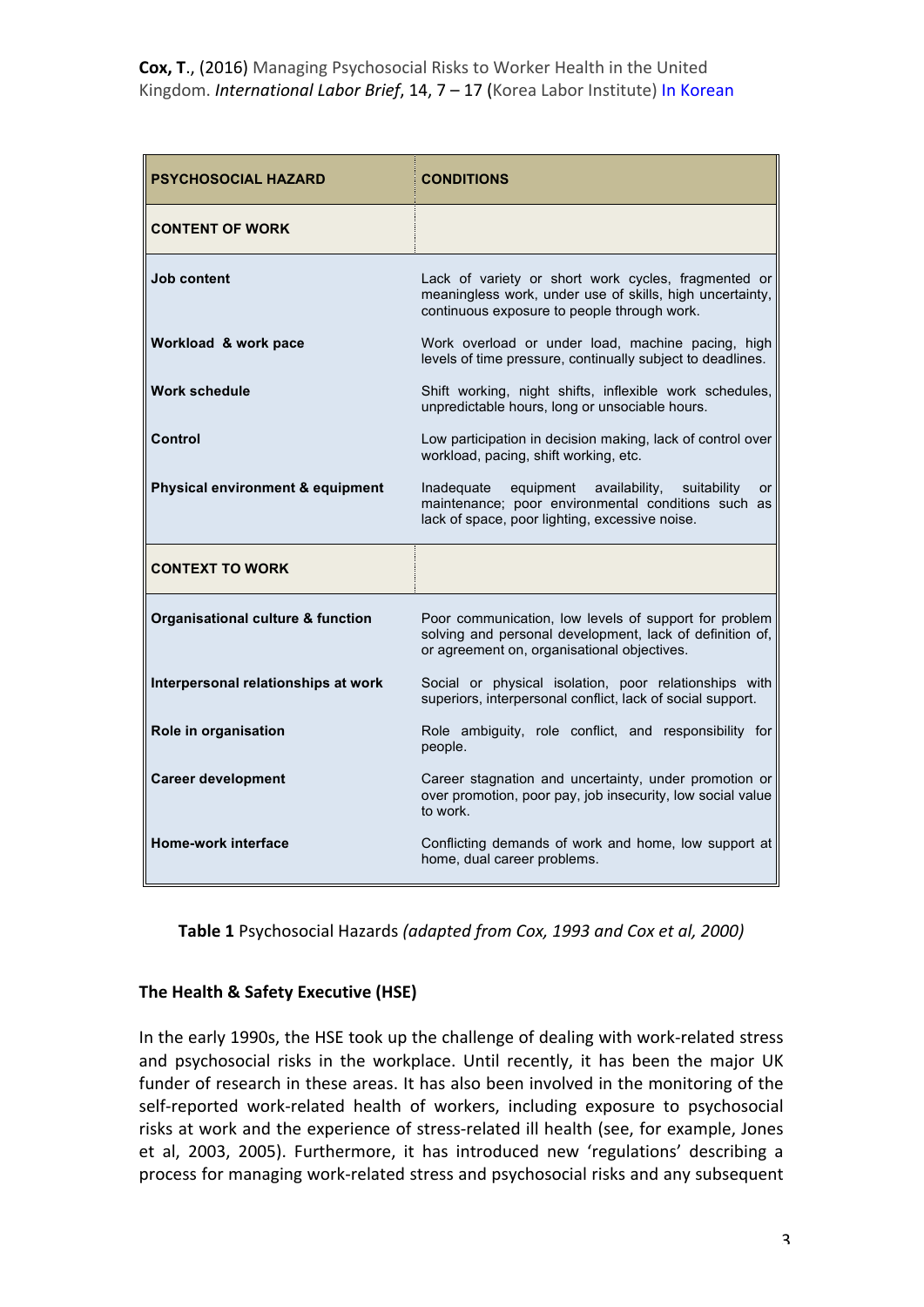challenges to workers' health. These 'regulations' have been named the "Management Standards" (see Mackay et al, 2004; HSE 2007). The work of the HSE in this area has been recognised in many other countries as making a valuable contribution to the management of the contemporary challenges to occupational health.

#### **The Management Standards**

In the UK, the Management Standards approach to psychosocial risk, work-related stress and workers' health seems to be an accepted, but not always fully understood, part of everyday health and safety management at least in most large employing organisations. Attention has now turned to the further development of the approach and to evaluating its impact and positioning in the context of the other demands on employing organisations. There are, at least, three questions to be considered.

#### The Psychosocial Risks: The Landscape

The first question is about the current landscape of work-related psychosocial risks in the UK. How do they relate to those experienced elsewhere? The answer to the first of these questions is that, at a higher level of analysis, the psychosocial risks to employee health experienced in the UK are very similar in nature to those experienced in the rest of Europe, in North America and in many other countries. However, this may be largely due to the way that psychosocial risks are measured in those countries. Most use more-or-less the same research-driven measurement framework. Therefore, what differs is the reported frequency of exposure to particular psychosocial risks and not the nature of those risks. This level of analysis is important in the UK, and other countries, because it informs and supports the development of policy and regulations within employing organisations, and by local, national and trans-national governments and agencies.

Both within and across different countries, when the focus is on the lower operational level of analysis, local differences are obvious. The factors that shape those differences tend to reflect the contextual complexity that exists 'at ground level'. They include: the work done, the nature of those doing that work, local cultures, the nature and size of employing organisations, the sectors and sector cultures in which they operate, local laws and regulations, the socio-political environment and the overall economic context. This level of analysis is important for 'ground level' management of actual risk. Of course, meeting the overall challenge presented by psychosocial hazards and work-related stress requires the combination of the two levels of analysis and approaches which drawn on and integrate both.

#### The Nature of the Approach

The second question relates to the processes used to identify, assess and manage the risks to workers' health.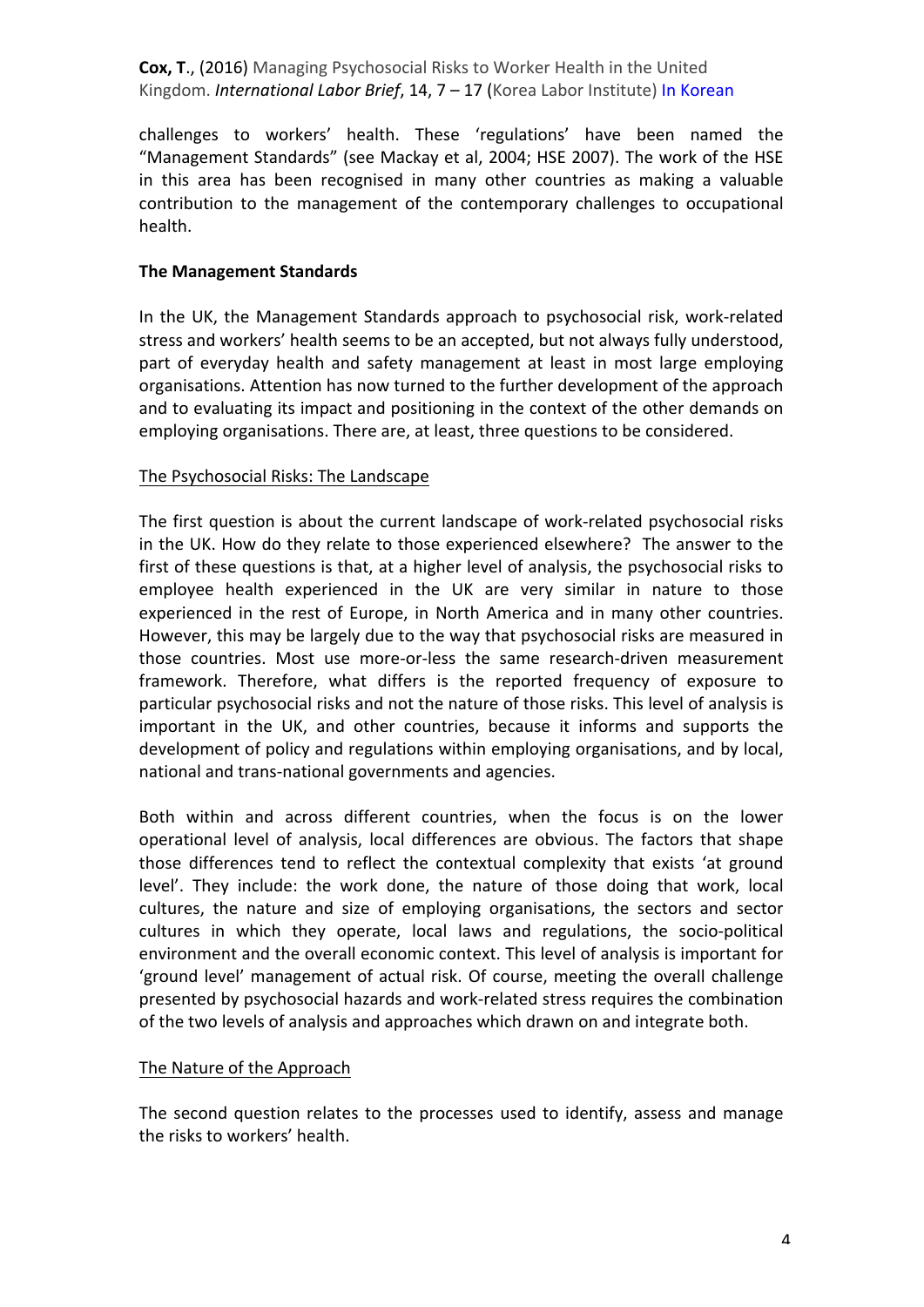## The Question of Equivalence

The Management Standards approach is described in the relevant UK 'regulations' but the duty imposed on employing organisations is to use this approach or one that is equivalent. In a sense, this latitude in the choice of an appropriate approach or methodology answers one question  $-$  how should it best be done  $-$  by posing another one - what does equivalence mean in this situation? This has not yet been made clear enough.

## **Assessing Risk**

The Management Standards approach is set within a risk management framework and is essentially made up of two key processes: identifying and assessing risk and then managing that risk. The HSE (2007) suggests the use of a standard questionnaire  $-$  the Indicator Tool  $-$  to assess psychosocial risk. This questionnaire (Mackay et al, 2004) is based on the widely used Karasek model of Job Demands  $-$ Job Control (see, for example, Karasek, 1979) modified to take into account other theoretical models such as that developed by Siegrist (see, for example, Siegrist, 1996, 2004). It imposes a framework for measurement. In combining a theoreticallydriven schema with the higher level of analysis (see above), it predetermines the nature and usefulness of the data collected. Interestingly, the Indicator Tool only assesses exposure and does not include the measurement of possible health effects to establish *risk*.

## Managing Risk: The Forgotten Process

The risk management component is of fundamental importance in the overall process of psychosocial risk management. Ideally, it should provide an exemplar of shared or joint problem solving involving management and those workers exposed to the risks. Unfortunately, most attention in employing organisations appears to be given to the assessment of risk, mainly using the Indicator Tool or an equivalent measure. Less attention seems to be paid to the issue of how those risks are subsequently managed.

## The Original Suggestions

The research that largely informed the development of the Management Standards approach made clear three relevant points about the philosophy and strategy underpinning psychosocial risk management. The first point concerned the need to tailor the approach to identifying and assessing risk to the context of the work being examined or the working people involved. This can be done using a questionnairebased methodology but is more easily done using interview methods following preliminary examination of existing information (for example, employee satisfaction surveys, occupational health data and organizational records such as those on absenteeism). The second point concerned the importance of engaging workers not only in identifying and assessing risks but also in managing them (see above). Engagement with those experiencing the risk and knowledgeable about them can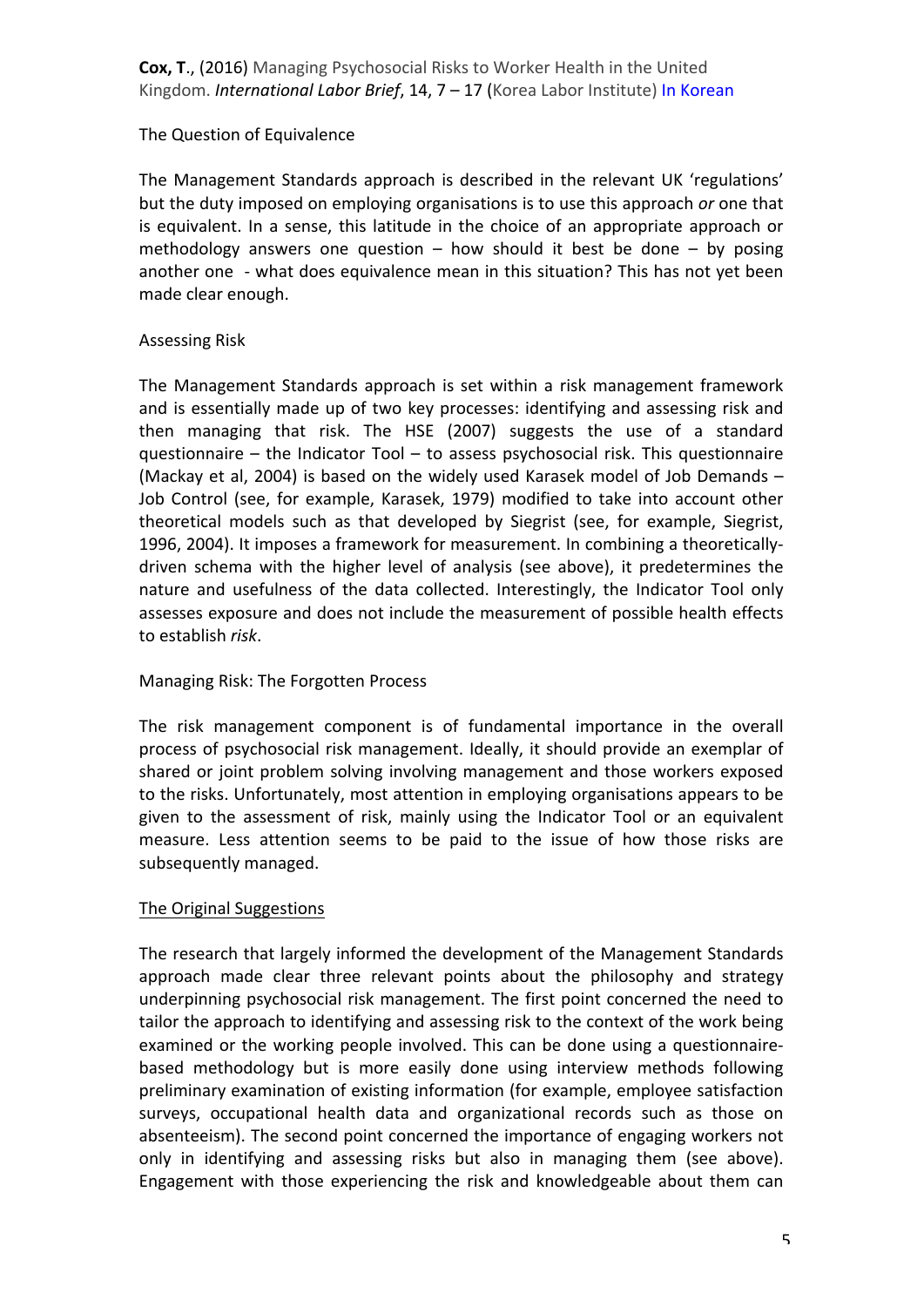increase the chance of intervening successfully (for example, Ertel et al, 2010). The third point concerned seeing the overall process as part of the cycle of continual improvement in health and safety at work and also recognising its benefit beyond health and safety management. Sadly, one could not say with any conviction that these three points have been sufficiently taken on board.

## Unhelpful Beliefs

In terms of managing psychosocial risks at work in the UK, there are two lingering beliefs that are unhelpful; first that risk management is largely about offering medical advice or treatment to those badly affected by those risks and, second, that prevention is expensive and presents a financial challenge to employing organisations. Arguably, neither belief is correct. Prevention through better work design and management and early recognition and remedial action offer a more effective way forward partly because they should both lie within the scope of existing organisational management. Neither requires that management to assume a quasi-medical role. Furthermore, organisations should be seeking to improve management quality and systems if they wish to be successful. Dealing with psychosocial risk within this mindset should not add significantly to established costs and could bring wider benefits.

## **The Way Forward**

The at a relatively recent Conference of the Committee of Senior Labour Inspectors (SLIC, 2013), the author presented the results of a Delphi consultation with health and safety experts, organisational managers and researchers in the UK and further afield in Europe (Cox, 2013). The question was "how should we take the Management Standards approach forward?" Among the various suggestions received, there was considerable consensus obvious around five; all were concerned with the reconceptualization of the overall approach.

- The first suggestion focused on emphasizing the positive aspects of good work design and management and the quantification of opportunities and benefits for both employers and employees of effective psychosocial risk management.
- The second suggestion concerned the development of a 'balance model' of psychosocial risk management in which the effects of risks that were not controllable at the organisational level could be compensated in someway by positive actions in other respects.
- The third suggestion related to making clear the important role of the psychosocial risk management *process* in the development of organisations' human capital.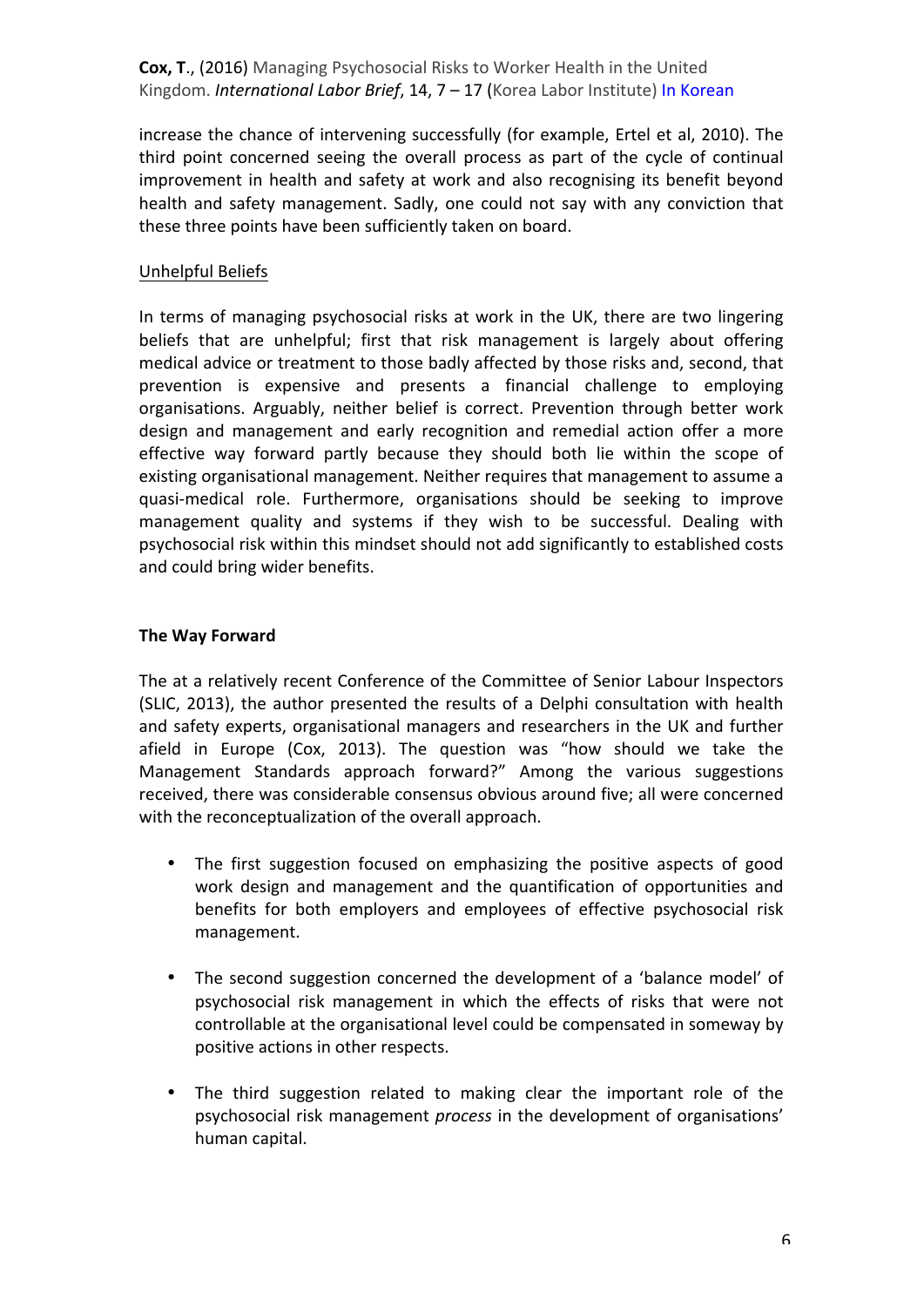- The fourth suggestion was that, whatever the future held, psychosocial risk management should be better integrated with other organisational initiatives so that it is not seen as something separate and an additional burden to employing organisations.
- The fifth suggestion, now even more important than when it was made, was that psychosocial risk management should be seen and further developed, as central to any organisation's (or government's) investment in the sustainability of work, work organisations and working life.

#### **In Conclusion**

Psychosocial risks and risk management are now accepted in the UK as part of its investment in health and safety although, often, this acceptance is seen in terms of work-related stress. The HSE has taken the lead in developing and promoting organisational action to deal with these challenges through its funding of research, its monitoring of the self-reported work-related health of employees and its bringing into force new regulations: the Management Standards.

The Management Standards are now relatively well established as part of organisation's management of health and safety and have been widely acknowledged in Europe and elsewhere as making a significant contribution to the area. They are used but not always as originally intended and thus, most probably, their potential effectiveness is somewhat compromised. Further development is indicated.

There is a consensus on how the Management Standards approach in particular and psychosocial risk management in general might be reconceptualised. The suggestions for future change all seem sensible, feasible and of practical value. The hope is that there is an enthusiasm for such development and funds available to allow it. Of course, the prospect of the UK leaving the European Union casts a shadow over this area of concern as it does more widely over health and safety. There is a fear in some quarters that without the existing European legal framework and funding, there might be a retrenchment in health and safety. Any move to take the UK 'back to basics' in relation to health and safety management would be retrogressive and might challenge the long-term success and sustainability of its industry and commerce. However, there is also a more positive belief that not much will change in health and safety after the UK leaves the European Union.

#### **References**

Committee of Senior Labour Inspectors (2013) Psychosocial Risk Assessments. *SLIC Inspection Campaign 2012: Final Report*. www.av.se/SLIC2012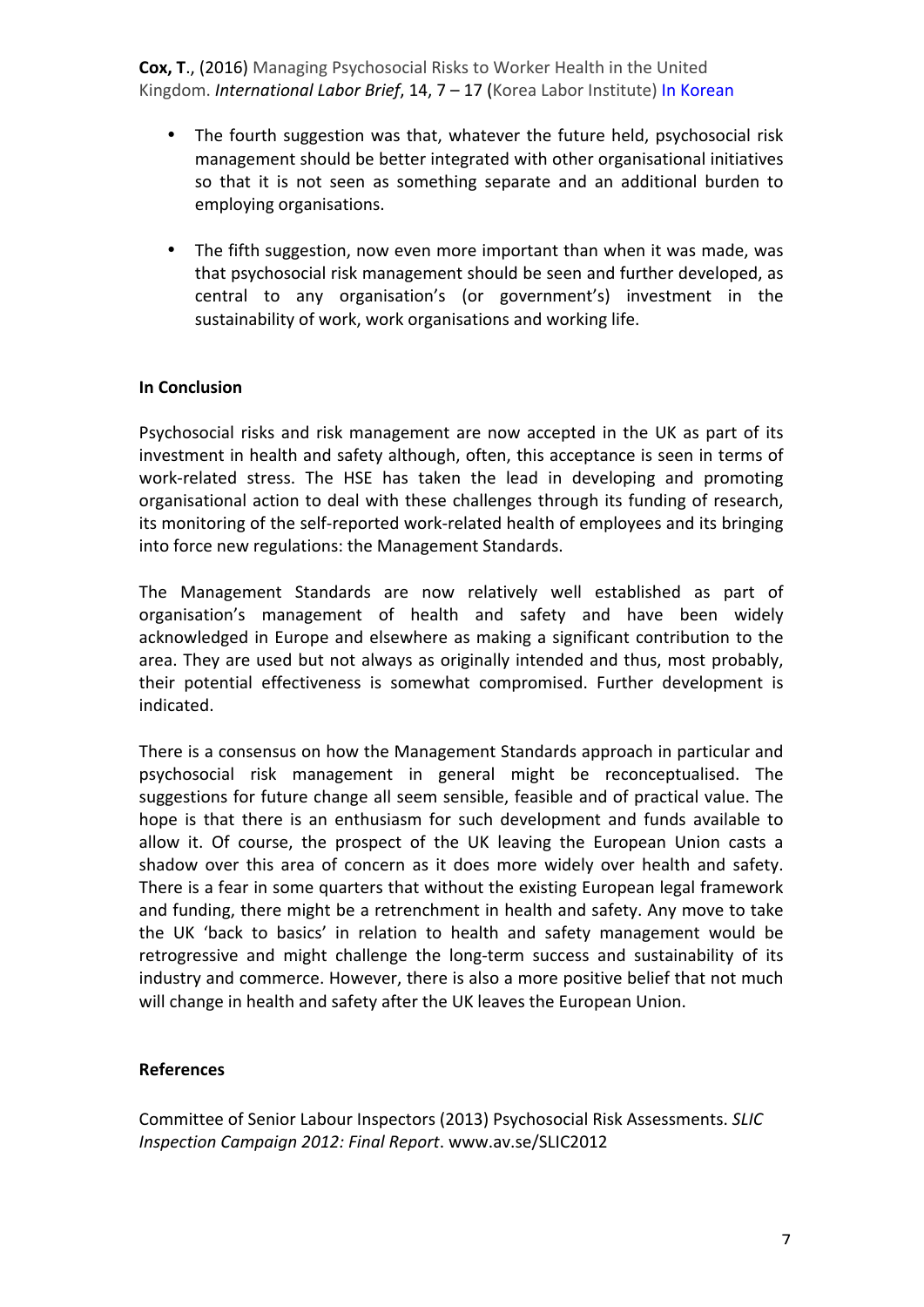Cox T., and Cox, S. (1993) Psychosocial and Organizational Hazards: Monitoring and Control. Occasional Series in Occupational Health No: 5, Copenhagen: World Health Organisation (Europe).

Cox, T. (1993) Stress Research & Stress Management: Translating Research into *Practice*. Sudbury: HSE Books.

Cox, T. (2013) Further developments in Psychosocial Risk Assessment. In: Committee of Senior Labour Inspectors (2013) Psychosocial Risk Assessments. *SLIC Inspection Campaign 2012: Final Report*. www.av.se/SLIC2012

Cox, T., Griffiths, A., and Rial-Gonzalez, E., (2000) Work-related Stress. Luxembourg: Office for the Official Publications of the European Communities.

Ertel, M., Stilijanow, U., Iavicoli, S., Natali, E., Jain, A., and Leka, S. (2010) European social dialogue on psychosocial risks at work: benefits and challenges. European Journal of Industrial Relations, 16, 169-183.

European Agency on Safety and Health at Work. (2007) *Expert Forecast on Emerging Psychosocial Risks Related to Occupational Safety and Health. Luxembourg:* European Communities.

Hacker, W. (1978) *Allgemeine Arbeits- und Ingenieurpsychologie*. Bern: Huber.

Health & Safety Executive (2007) Managing the Causes of Work-related Stress: A *Step-by-step Approach using the Management Standards* (HSG218). Sudbury: HSE Books.

Joint ILO WHO Committee on Occupational Health (1986) Psychosocial Factors at *Work: Recognition and Control.* Occupational Safety & Health series: no 56. Geneva: International Labour Office.

Jones, J. R., Huxtable, C. S., and Hodgson, J. T. (2005). *Self-reported Work-related Illness in 2003/04: Results from the Labour Force Survey*. Sudbury: HSE Books

Jones, J. R., Huxtable, C. S., Hodgson, J. T., and Price, M. J. (2003). *Self-reported Work-related Illness in 2001/02: Results from a Household Survey*. Sudbury: HSE Books

Karasek, R. (1979). Job demands, job decision latitude and mental strain: implications for job design. Administrative Science Quarterly, 24, 285-306.

Leka, S., and Cox, T. (2008) The European Framework for Psychosocial Risk *Management: PRIMA-EF.* Nottingham: I-WHO Publications.

Leka, S., and Jain, A. (2010) *Health Impact of Psychosocial Hazards at Work: An* **Overview.** Geneva: WHO Press.

Leka, S., Hassard, J., Jain, A., Makrinov, N., Cox, T., Kortum, E., Ertel, M., Hallsten, L., Iavicoli, S., Lindstrom, K., and Zwetsloot, G. (2008) *Towards the Development of a European Framework for Psychosocial Risk Management at the Workplace*. Nottingham: I-WHO Publications.